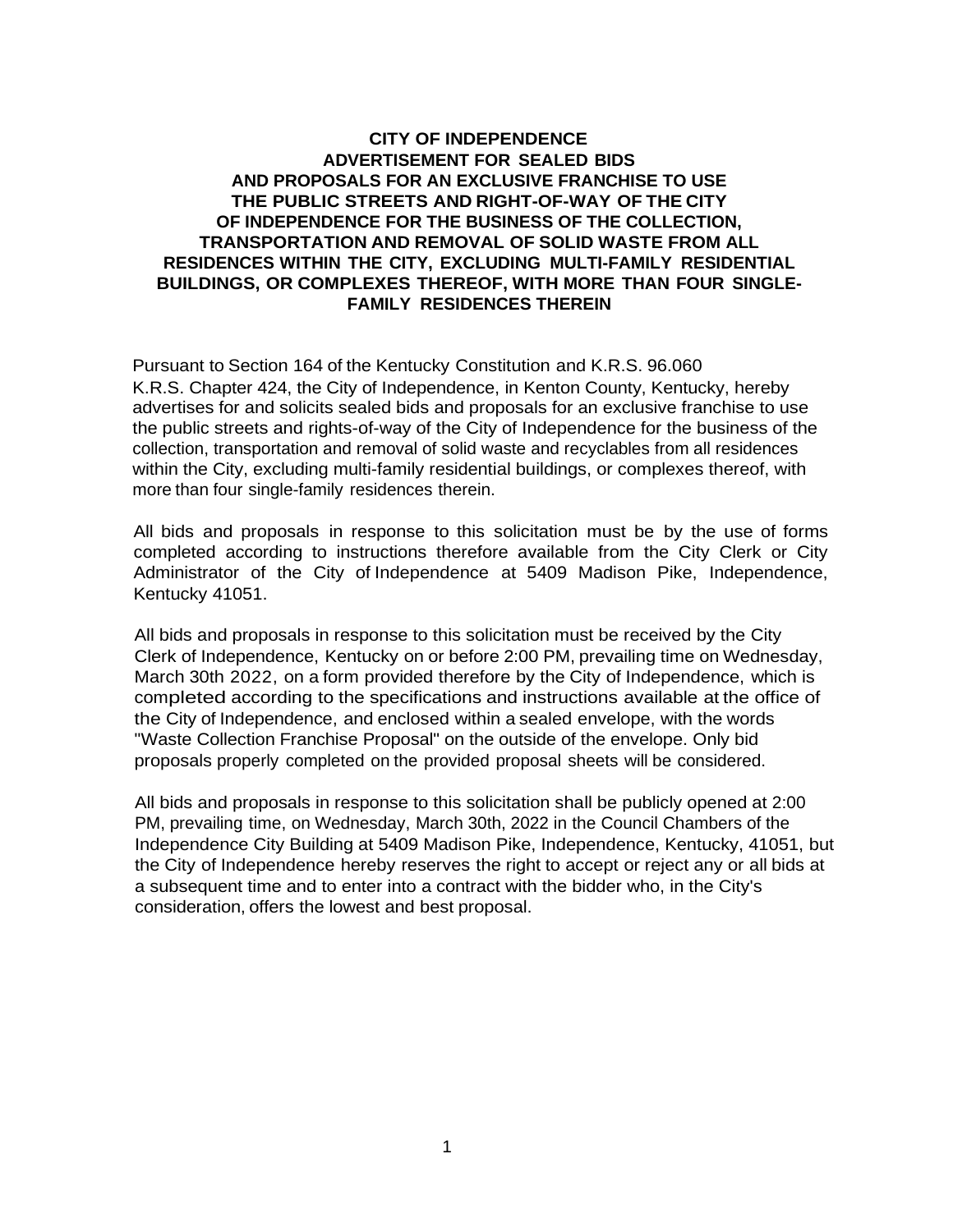#### **REQUEST FOR BIDS FOR THE COLLECTION AND DISPOSALOF RESIDENTIAL SOLID WASTE IN THECITY OF INDEPENDENCE, KENTUCKY**

It is the intent of the City of Independence to accept bids for an Exclusive Franchise to use the streets of Independence for the purpose of collection, transportation and disposal of all residential solid waste generated within the City.

Residential solid waste will be defined as household waste generated from single-family residences and multi-family residences with a maximum of four (4) dwelling units per building. Apartment complexes composed of multiple buildings in a common location are not included in this franchise agreement. The Franchisee shall be responsible for providing waste collection services to any new homes constructed and occupied in the city, as well as any new areas annexed into the city.

The Franchisee will provide curbside collection for each residential collection unit within the city for all 52 weeks per year. Residents will be instructed to place their solid waste at the curbside no later than 6:00 a.m. on the day of collection. Franchisee shall not begin collection until 7:00 a.m., unless otherwise approved by the Mayor or his/her designee. Each residence shall be permitted weekly collection of up to six (6) 95 gallon containers for each unit. Franchisee shall provide a plan for handling large item pickup or volumes in excess of the stipulated limitations. The Contractor as part of the bid shall supply, at no additional charge beyond the base price contained in this bid, a standard 95 gallon wheeled cart at the outset of the contract period to each residential unit.

Residents may opt for a smaller, 65 gallon trash cart at the outset of the contract period. The City will supply a list of customers requesting the smaller size cart at least 30 days prior to the contract beginning date or as it is requested by customers. During the contract period residents may request a change in their container size, if this occurs the resident will be required to pay any cost associated with a different size container.

Large items and yard waste will be collected. Exceptions regarding waste not accepted must be listed on the bid form. The additional cost, if any, for removal of any excepted item must be listed on the bid form.

The Franchisee will provide all labor and equipment necessary to comply with the terms of the franchise agreement. Only closed trucks, maintained in a clean and sanitary condition, shall be used within the city. The Franchisee is responsible for complying with all local, state and federal laws, particularly those pertaining to the collection, transport and final disposal of solid waste.

Standby equipment must be available and ready to operate in case of breakdown, or accidents involving regular equipment. A list of all equipment available to service the City of Independence account must be submitted with the bid.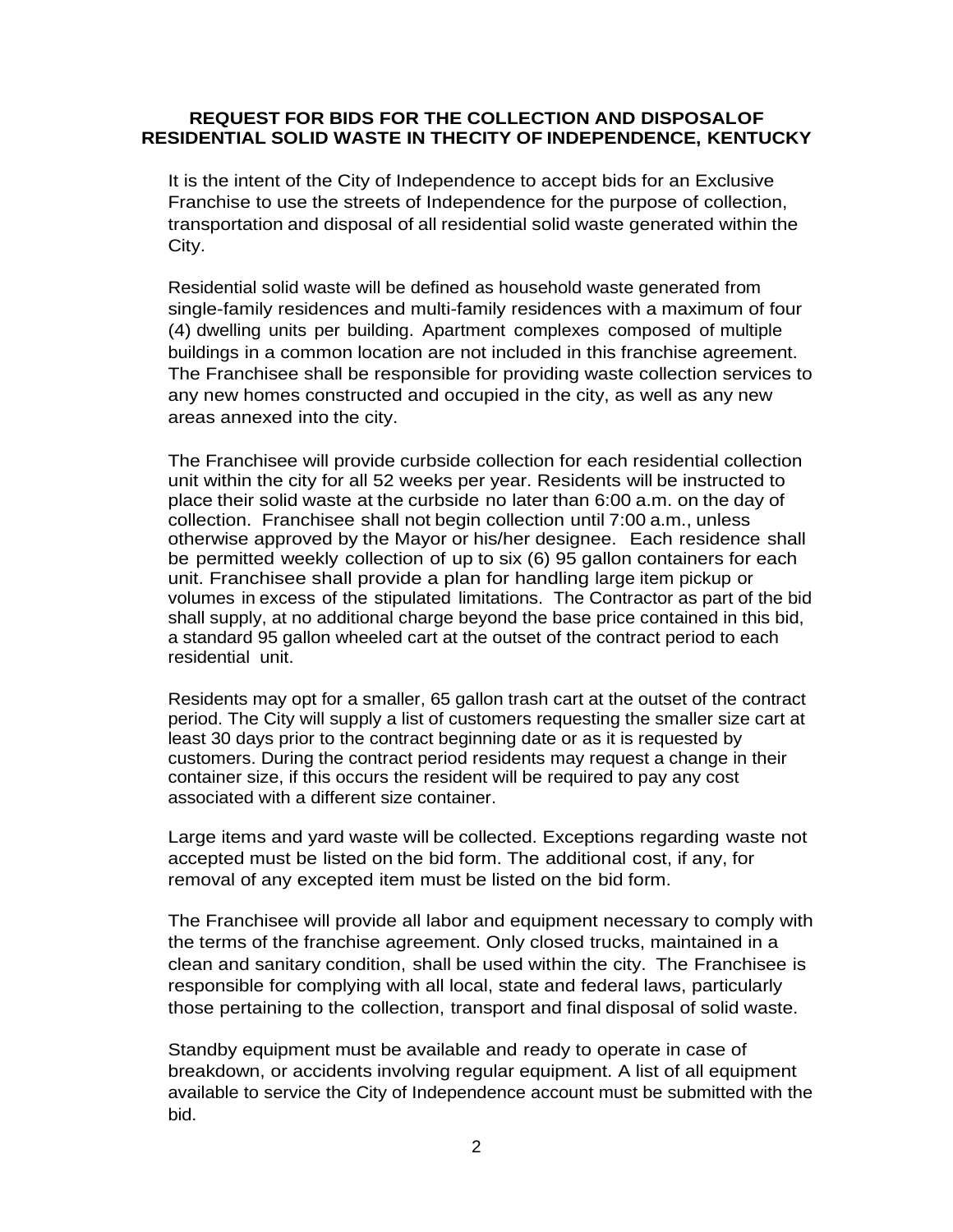The Franchisee will make a specific contact person and telephone number available for registering any complaints pertaining to service provided under this franchise.

The Franchisee will ensure that the driver of each refuse truck utilizes adequate procedures to safely maintain the continued flow of traffic when operating on any public thoroughfare. All trucks must have back-up alarms.

No collections shall be made before 7:00 A.M. or after 5:00 P.M., except for Madison Pike, Taylor Mill Road, Bristow Road, Mount Zion Road and Turkeyfoot Road, where collections are to be made between the hours of 9:00 A.M. and 4:00 P.M., except for Acts of God over which the collector has no control.

For each violation of any of the terms and provisions of the franchise agreement the Franchisee shall be liable to the City of Independence for a civil penalty of \$200 each violation, and each day of any continuation thereof.

No collections shall be made on Sundays, nor on the following holidays: NewYear's Day (January 1) and Christmas Day (December 25). In years when the New Year's and Christmas holidays fall on regular collection days, the next day that is not a holiday or Sunday will be the designated collection day. ln years when the Independence Day (July 4) holiday falls on the regular collection day, pick-up on the route(s) containing Madison Pike (between Fleming Drive and Harris Pike) shall be made between the hours of 9:00 AM and Noon. These conditions shall not interfere with collection on the normally scheduled routes. The Franchisee shall make provisions to ensure no reduction in service during any holiday week.

The Franchisee shall formulate a listing of routes, schedules, and rates prior to final awarding of the franchises. Upon approval by the City Administrator, the Franchisee shall take all necessary steps to notify each dwelling unit of schedules, rates, and procedures for registering complaints. It shall be the responsibility of the Franchisee to notify customers of any future changes in schedules, routes, rates, or collection programs once they have been approved by the City Administrator.

Solid waste and recyclables shall be collected free of charge from all City owned properties.

# **Other Services to be included in bid**

Proposal shall provide once per week single large item pickup such as water heaters and furniture, to all paid residential dwelling unit account holders when given at least 48 hour advance notice. In cases when the resident requires an additional pickup other than their scheduled large item pickup day, Franchisee will provide pickup on a regularly scheduled day with 24 hours advance notice provided to the Franchisee office.

The Franchisee also agrees to provide the fees and services contained in this bid for any natural disasters declared by FEMA. If additional dumpsters, pickups or services are required these services and fees will be billed to the City at the fees included in this bid.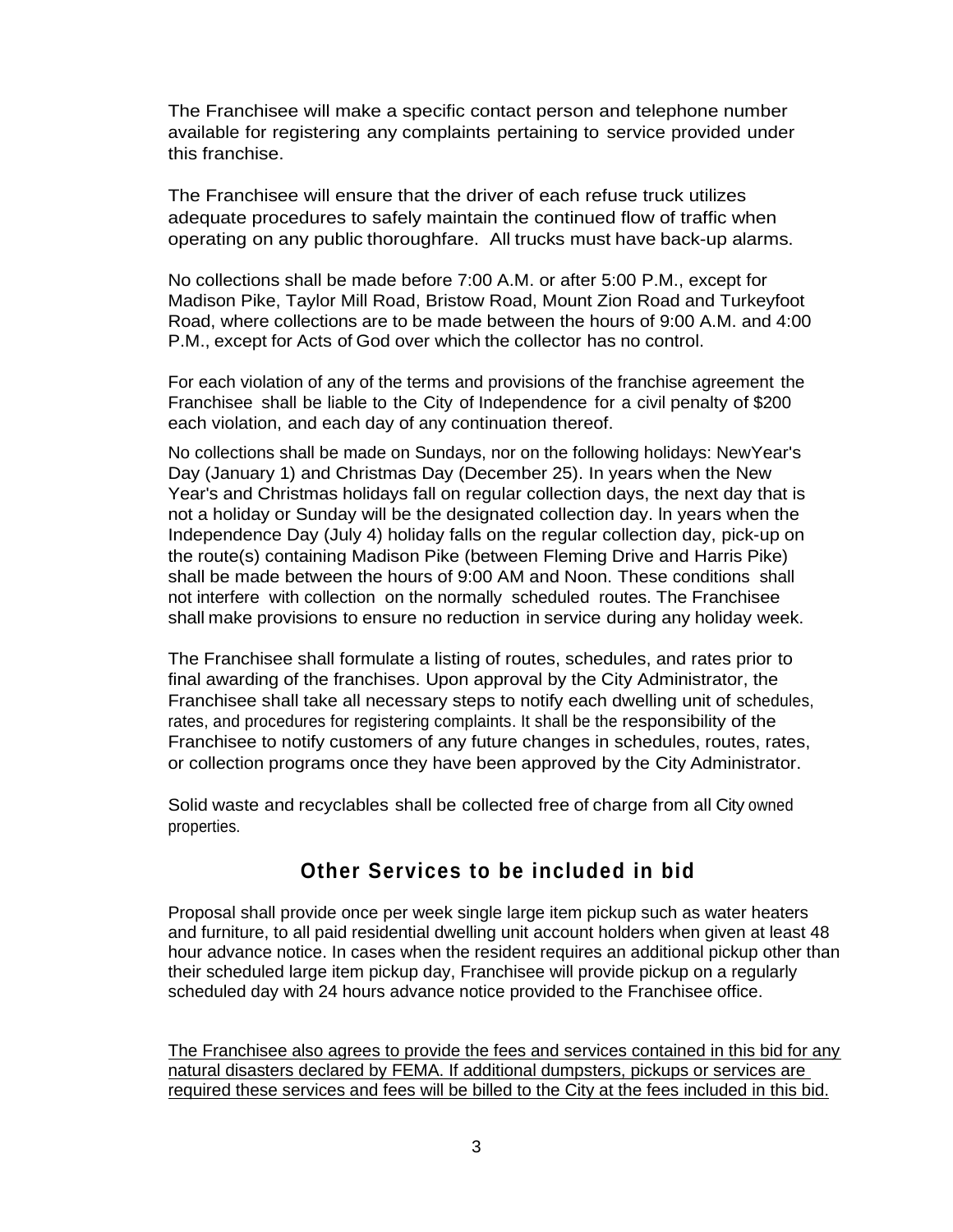Proposal shall provide for a reasonable volume of material to be set outside of vendor provided carts during the week of Christmas each year which shall generally be limited to the equivalent of up to six (6) 30-gallon cans or bags.

Proposal shall provide for yard waste and leaf collection pickup up to four (4) times annually to occur on the same days scheduled for single large item collection.

Proposal shall provide the City of lndependence up to four (4) 30-yard containers each year for special events and/or cleanups, generally not to exceed a period of two (2) weeks.

Proposal shall provide the City of Independence up to twenty (20) portable toilets each year in lieu of a cash donation and in exchange for annual event sponsorship.

Proposal will provide a 2-yard container at the City's Public Works Building to be serviced once per week at no additional charge.

The Franchisee will provide each residential unit with a clearly marked 65 gallon recycling cart for individual use. This cart shall be provided at no additional cost beyond the per unit cost contained in the bid amount. The Franchisee will provide no more than one replacement cart to a resident during the contract period if damaged or stolen. Residents may choose to continue using a recycling bin free of charge in lieu of the 65 gallon cart.

Madison Pike, Independence Station Road, Turkeyfoot Road, Route 16 or any key thoroughfares in or out of the City will not be serviced prior to 8:30 AM.

### **PAST DUE ACCOUNTS**

**Proposal to include the Franchisee will handle all calls from residents regarding suspension of service without re-directing the resident to the City of Independence. Additionally, proposal to included that service will not be discontinued to residents whose accounts become more than 90 days past due. Reminder letters will continue to be sent by Franchisee at 30 days and 60 days past due. On June 30th of each year, Franchisee will submit a list to the City of Independence of residential accounts with a balance due at 90 days or greater. The City agrees to reimburse Contractor for the balance due on each account upon receipt of invoice for such total balance due. The City shall then have the right to either place the fee on the resident's tax bill or place a lien on the property owner.**

## **Fuel Surcharge**

**Contractor will be granted a one-time adjustment to the contract price if the average price of diesel fuel (as cited by AAA's Daily Fuel Gauge Report) exceeds five (\$5.00) dollars per gallon for a period exceeding three (3) consecutive months. Contractor will be allowed a three (3%) percent price adjustment to the contracted amount for the remainder of the fiscal year in which the price adjustment is applicable. If the price of diesel fuel remains above five (\$5.00) dollars at the start of the next contract period (fiscal year), the fuel surcharge will remain in place until such time as the average price of diesel fuel drops below five (\$5.00) dollars per gallon for three consecutive months.**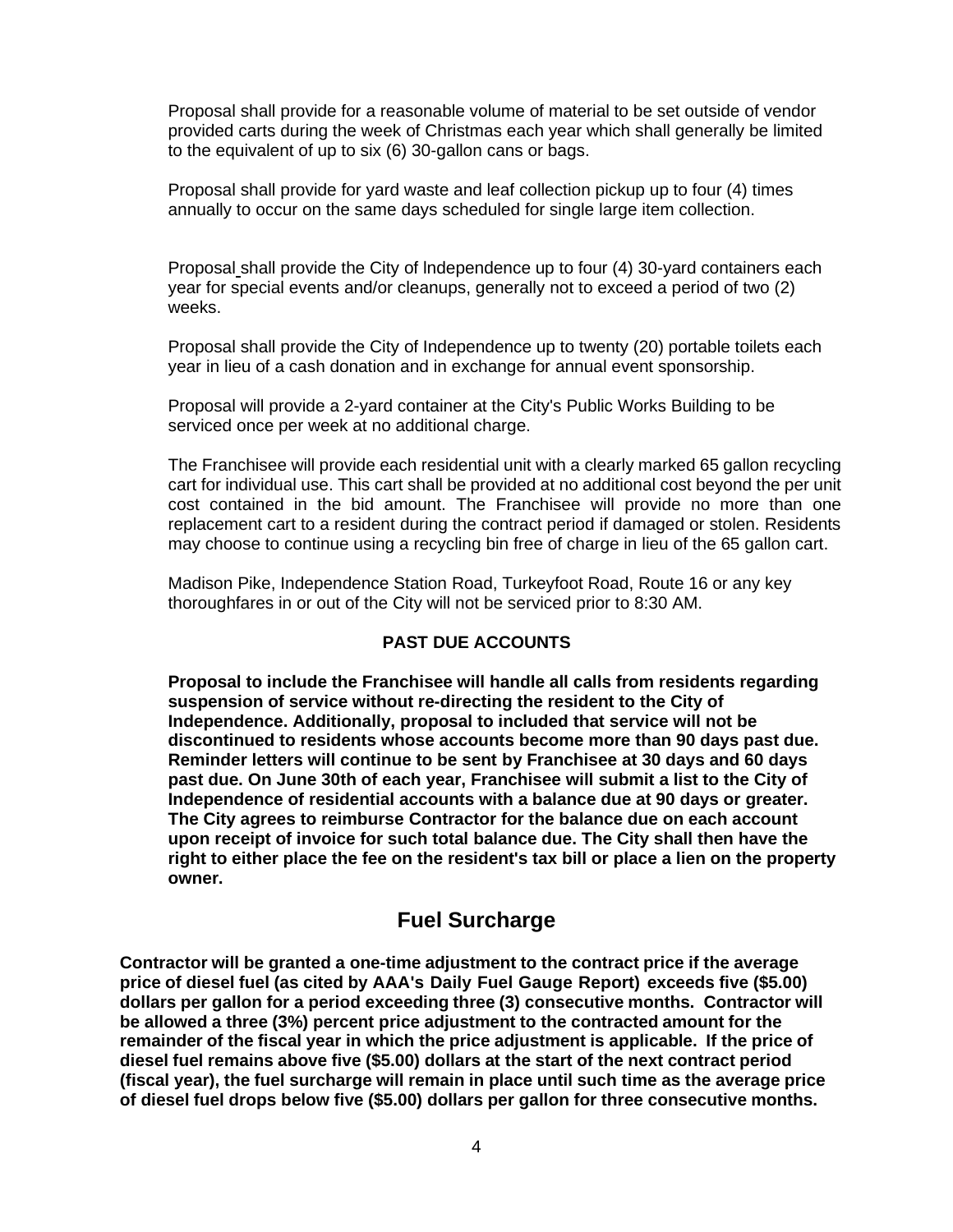The Franchisee agrees to comply with all Federal, State and local laws and regulations in the collection, removal, and disposal of all such waste material. In the event that the Contractor incurs increased costs (such as, but not limited to, tipping fees, disposal fees, additional fuel costs, or new or increased surcharges, fees or taxes as a result of imposition of new governmental regulations not in effect at the time of acceptance of said contract and which regulate the type of material collected, the location for disposition of such material, or the payment of fees for disposing of such materials) then the City shall, after negotiation with Franchisee and approval by the City Council, adjust the unit cost by an amount commensurate with the increased per unit operating cost incurred by Franchisee.

In the event that either party is unable to perform any of its obligations under this contract or to enjoy any of its benefits because of (or if failure to perform the services is caused by) war, Acts of God, natural disaster (such as floods, earthquakes, tornadoes, hurricanes, blizzards, windstorms, high water table, unusually severe weather), fires, quarantine, labor disputes or strikes, explosion, shortage or failure in the supply of fuel, electric current or other public utility not caused by Franchisee's actions, actions or decrees of governmental bodies not caused by Franchisee's actions, or any other cause beyond the control of the parties (hereinafter referred to as a "Force Majeure Event"), the party who has been so affected shall immediately give notice to the other party. Upon receipt of notice, all obligations under this contract shall be immediately suspended. If the period of nonperformance exceeds thirty (30) days from the receipt of notice of the Force Majeure Event, either party may terminate this contract.

To assist bidder in calculation of their bids, the following information may be used:

- 1. Population for City of Independence is 28,676 as of the 2020 census. The present solid waste contractor bills for approximately 8,778 single family customers.
- 2. Total number of residences is 9,434 as of the 2020 census
- 3. Approximate street mileage is approximately 176 miles.

Bids are to be submitted for the following options:

- 1. One pick-up per week of solid waste whereby the Franchisee bills the city for one monthly payment covering all residential pick-ups
- 2. One pick-up per week of solid waste and one pick-up per week of recyclables, whereby the Franchisee bills the City for one monthly payment covering all residential pick-ups.
- 3. One pick-up per week of solid waste whereby the Franchisee bills the property owner for all residential pick-ups. The City of Independence will have no responsibility for any billing or collection activity.
- 4. One pick-up per week of solid waste and one pick-up per week of recyclables, whereby the Franchisee bills the property owner for all residential pick-ups. The City of Independence will have no responsibility for any billing or collection activity.

The term of the franchise agreement shall be three years, 7/1/22 – 6/30/25

Four options for extensions of two years each should also be included in the bid. In addition to basic collection/disposal service, the City also wishes to determine the cost of the following special programs: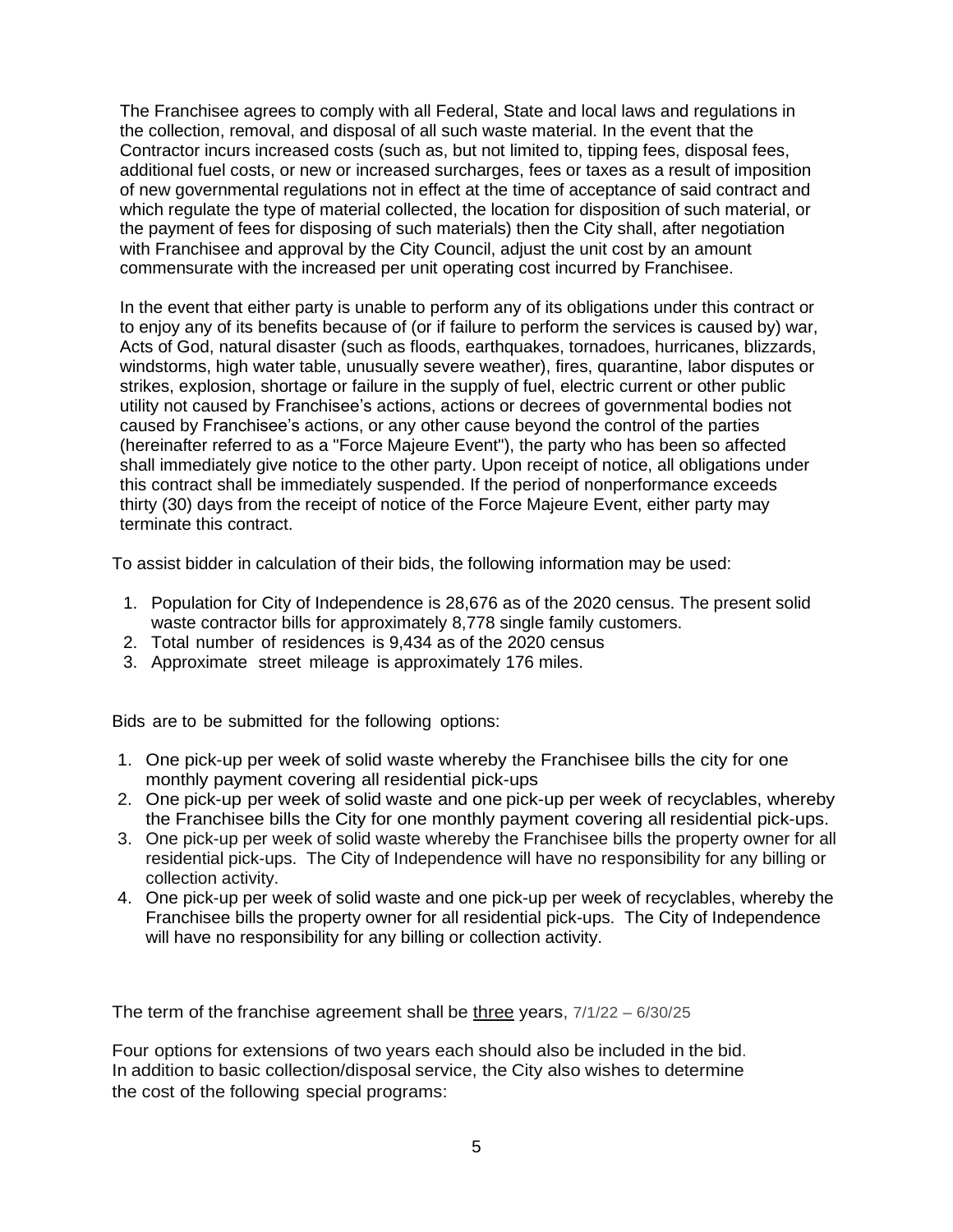- A. The Franchisee should provide a cost for the following options which can be added onto the basic programs.
	- 1. An option whereby individual residents can subscribe to a curbside recycling program.
- B. The Franchisee should provide a plan of managing excluded wastes, such astires, batteries, paints, and so on. The plan must include a bid sheet detailing the costs, if any, beyond the cost of basic service.

If selected to receive the franchise, the Franchisee must comply with the following requirements.

- A. Provide documentation that all wastes are collected, handled, transported and disposed of according to law. All waste material shall be disposed of outsidethe corporate limits of Independence at a facility legally empowered to accept solid waste for disposal.
- B. Maintain in full force and effect at all times during the life of the contract, Employers Liability, Workmen's Compensation, Public Liability and Property Damage Insurance, including contractual liability coverage. All insurance shall be provided by insurers and for policy limits acceptable to the City and before commencement of work hereunder, the Franchisee agrees to furnish the City certificates of insurance or other evidence satisfactory to the City to the effect that such insurance has been procured and is in force. The Franchisee shall carry the following types of insurance and cover the City of Independence as an additional insured in at least the limits specified below:

| <b>Coverages</b>                            | <b>LIMITS OF LIABILITY</b>                |
|---------------------------------------------|-------------------------------------------|
| <b>Workmen's Compensation</b>               | Statutory Requirements as specified by    |
|                                             | the terms of Chapter 342 of the Kentucky  |
|                                             | <b>Revised Statutes</b>                   |
| <b>Employers Liability</b>                  | No less than \$500,000 each occurrence    |
| Bodily Injury Liability (except automobile) | \$1,000,000 each person, \$1,000,000 each |
|                                             | occurrence, \$5,000,000 each aggregate    |
| Property Damage Liability (except           | \$1,000,000 each occurrence, \$2,000,000  |
| automobile)                                 | Aggregate                                 |
| Automobile Bodily Injury Liability          | \$1,000,000 each person, \$2,000,000 each |
|                                             | occurrence                                |
| Automobile Property Damage Liability        | \$1,000,000 each occurrence               |
| <b>Excess Umbrella Liability</b>            | \$2,000,000 each occurrence               |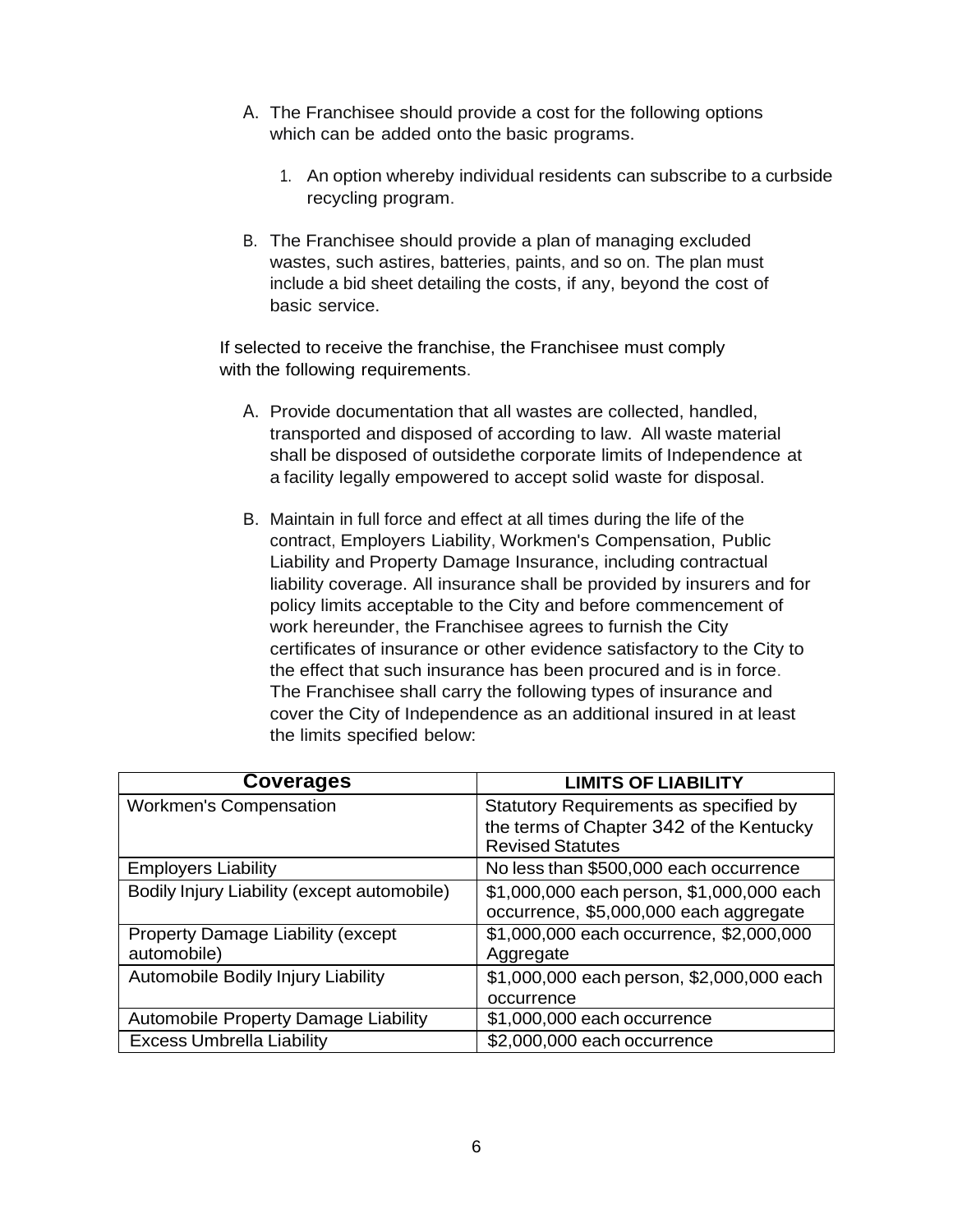- C. Provide a \$5000 letter of credit to the City from a local bank for payment of any and all sums determined by the City to be due for civil penalties for violations of the franchise agreement.
- D. Bidders shall submit a bid bond in the amount of \$50,000.00 with their proposal. The bid bonds shall be returned at the time of contract awarding. A performance bond in the amount of \$250,000.00 shall be submitted by the successful bidder before the execution of award of bid. The performance bondshall be in effect for the length of the initial contract period and any/all subsequent contract periods.
- E. Provide monthly management reports upon request to the City that include,at a minimum, the volume of solid waste collected, land filled, and diverted fromthe waste stream. The report shall also include the number and nature of any operational complaints received by the Franchisee from any source.
- F. Obtain an maintain an Occupational Business License from the City of Independence before a contract may be executed. A current Occupational Business License shall be maintained during the life of the contract.
- G. Provide, at the time of the bid submission, a list of all municipal accountswithin the Greater Cincinnati area, along with contact names and phones numbers for those accounts.
- H. The Franchisee who receives this franchise must be prepared to begin fulloperation, including the completion of all preliminary customer notification, on July 1, 2022
- I. Should Franchisee fail to complete any work as specified herein, Franchisee shall pay to the City any and all additional costs, including attorney fees and engineering fees that are incurred by the City in its efforts to have the workcompleted by another.
- J. The franchise shall not be modified, unless expressly provided herein or bywritten consent of the City and the Franchisee. The Franchisee shall not be permitted to sell, transfer, assign, sublet, or otherwise dispose of any rights or obligations herein without the express written consent of the City.
- K. The City reserves the right to waive informalities, reject any and all bids, and/or re-advertise for same in its sole discretion.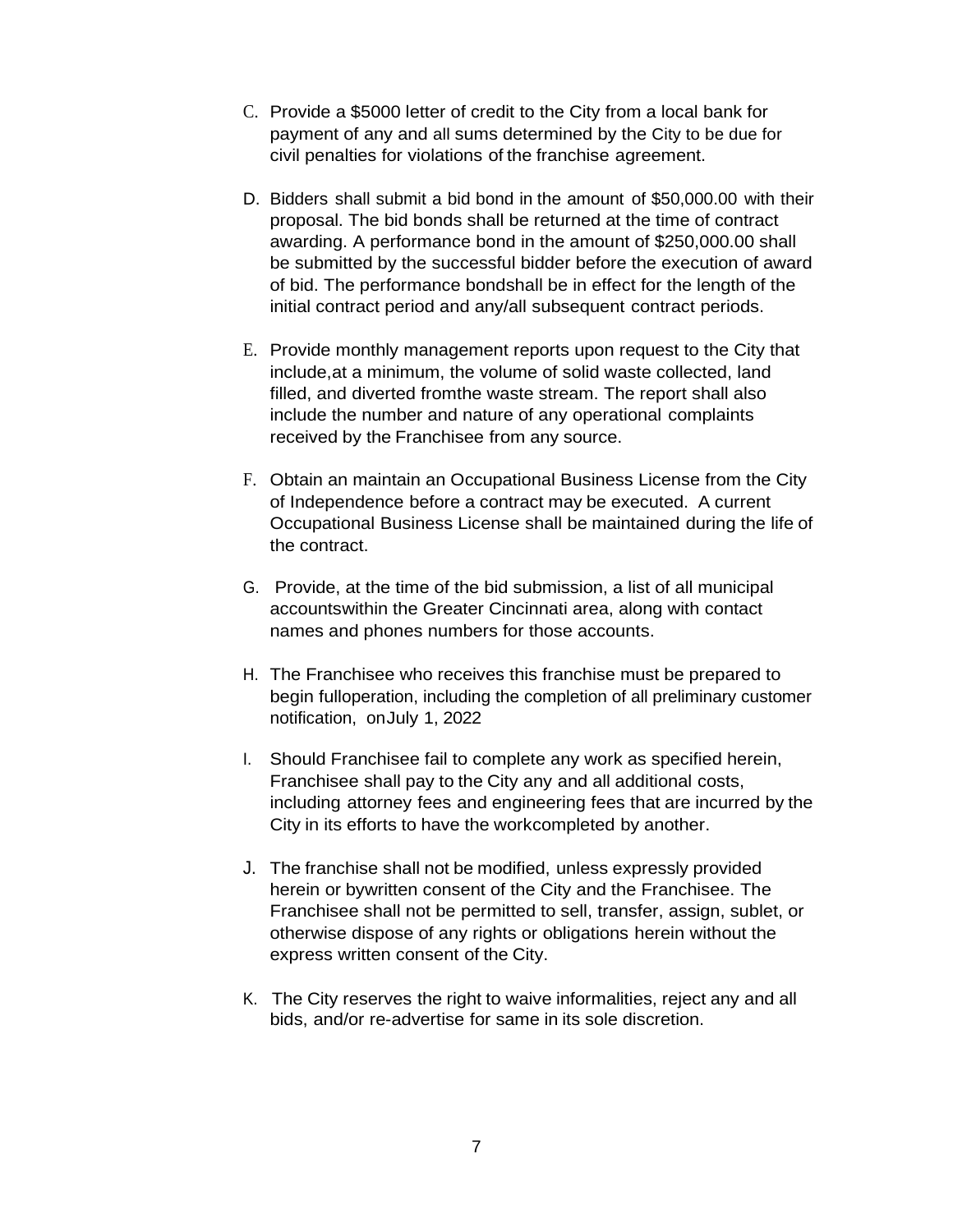### **CITY OF INDEPENDENCE RESIDENTIAL SOLID WASTE AGREEMENT BID SUMMARY**

- 1. Cost for residential waste collection services shall be expressed as rate per dwelling unit per month. Each two-year period extension shall commence on July 1 of the first year listed and end on June 30 of the second year listed (For example, for the period , 2025/2027, the rate quote shall commence on July 1, 2025, and expire on June 30, 2027).
- 2. Should the city accept any of bid options A-1 through A-3, the Franchisee will direct all invoices to the attention of the City Clerk. Should the city accept any of bid options B-1 through B-3, the Franchisee/Contractor will be required to invoice each customer individually and the City of Independence shall have no responsibility for any invoicing or collection activity other than what is specified under **Past Due Accounts.**

| SERVICE:<br><b>BASIC</b><br><b>COLLECTION</b>                                                                                                     | RATE/COST<br>July1,2022 to<br>June 30, 2025 | #1<br><b>EXTENSION</b><br>RATE/COST<br>July 1, 2025 to<br>June 30, 2027 | #2<br><b>EXTENSION</b><br>RATE/COST<br>July 1, 2027 to<br>June 30, 2029 | #3<br><b>EXTENSION</b><br>RATE/COST<br>July 1, 2029 to<br>June 30, 2031 | #4<br><b>EXTENSION</b><br>RATE/COST<br>July 1, 2031 to<br>June 30, 2033 |
|---------------------------------------------------------------------------------------------------------------------------------------------------|---------------------------------------------|-------------------------------------------------------------------------|-------------------------------------------------------------------------|-------------------------------------------------------------------------|-------------------------------------------------------------------------|
| A-1. One pick-up<br>per week billed<br>to<br>city                                                                                                 |                                             |                                                                         |                                                                         |                                                                         |                                                                         |
| A.-2. One pick-up<br>per week plus<br>one pick-up per<br>week of<br>recyclables,<br>billed to city                                                |                                             |                                                                         |                                                                         |                                                                         |                                                                         |
| A.-3. One pick-up<br>per week plus one<br>pick-up per week<br>of recyclables,<br>including refuse<br>outside of supplied<br>cart, billed to city* |                                             |                                                                         |                                                                         |                                                                         |                                                                         |

## **A. Services billed to the City of Independence**

**\* For option(s) A-3 or B-3, Contractor will collect solid waste in containers AND unenclosed materials outside of cart no more than five (5) feet in length and less than 75 pounds. Limbs and brush shall be bundled and placed in lengths no greater five (5) feet in length.**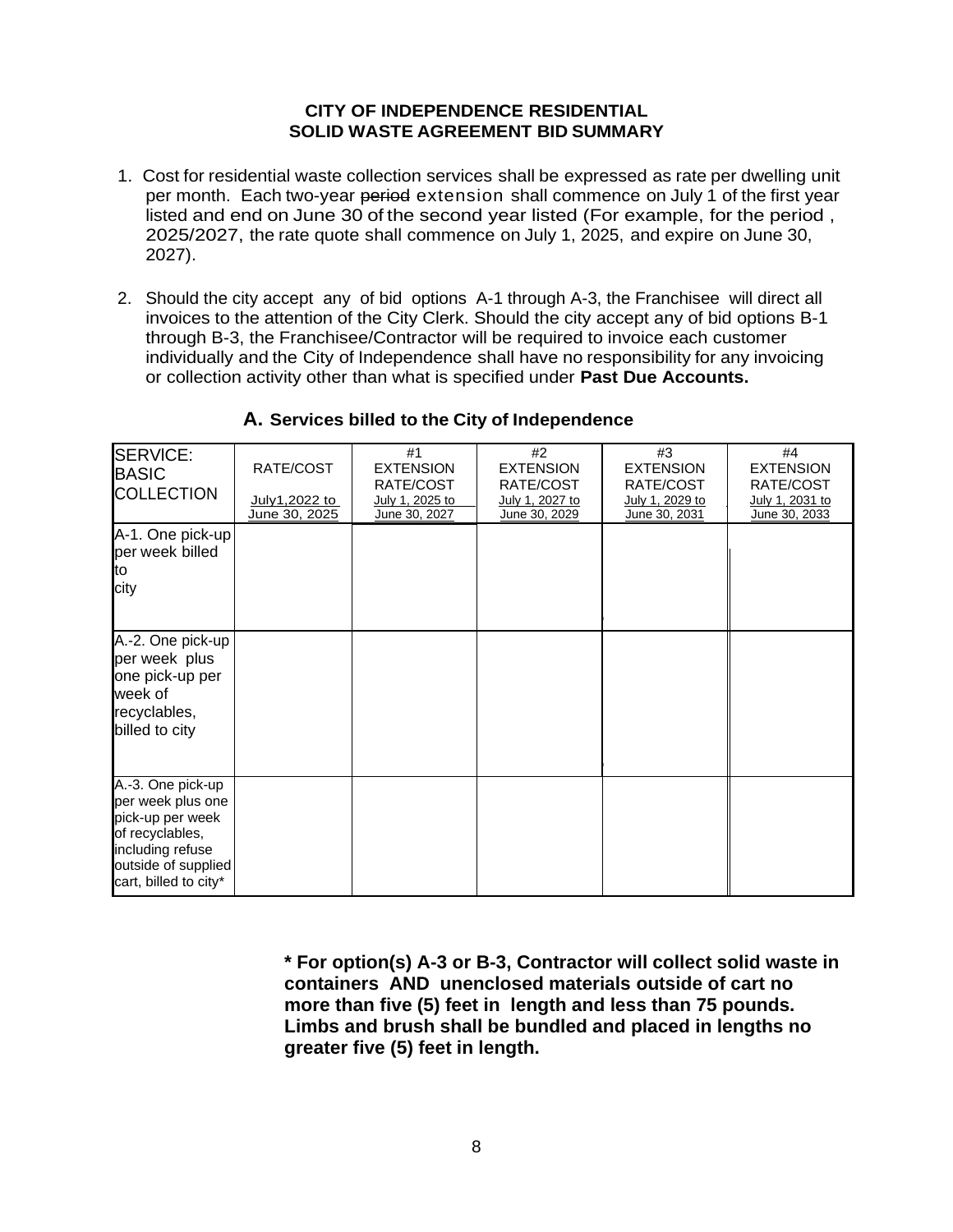### **B.Services billed to the property owner**

| B-1. One pick-up<br>per week, billed to<br>property owner                       |  |  |  |
|---------------------------------------------------------------------------------|--|--|--|
| B-2 One pick-up<br>per week plus<br>one pick-up per                             |  |  |  |
| week of<br>recyclables,<br>billed<br>to property owner                          |  |  |  |
| B-3. One pick-up<br>per week plus<br>one pick-up per<br>week of<br>recyclables, |  |  |  |
| including refuse<br>outside of supplied<br>cart, billed<br>to property owner*   |  |  |  |

3. Cost for special programs may be expressed in any appropriate unit of measure.

| <b>SPECIAL</b><br><b>PROGRAMS</b>       | RATE/COST<br>2022/2025 | #1<br><b>EXTENSION</b><br>RATE/COST<br>2025/2027 | #2<br><b>EXTENSION</b><br>RATE/COST<br>2027/2029 | #3<br><b>EXTENSION</b><br>RATE/COST<br>2029/2031 | #4<br><b>EXTENSION</b><br>RATE/COST<br>2031/2033 |
|-----------------------------------------|------------------------|--------------------------------------------------|--------------------------------------------------|--------------------------------------------------|--------------------------------------------------|
| Subscription<br>Recycling **            |                        |                                                  |                                                  |                                                  |                                                  |
| Subscription<br>2 <sup>nd</sup> pick-up |                        |                                                  |                                                  |                                                  |                                                  |
| Excluded<br>Waste                       |                        |                                                  |                                                  |                                                  |                                                  |

#### 4. Please attach:

- 1. All supporting documentation as required by the specifications
- 2. Any explanatory sheets necessary to clarify your bid, particularly pertaining to special programs
- 3. A sample monthly report
- 4. A list of all municipal contracts in Greater Cincinnati with names and phone numbers of contacts
- 5. Name and phone number of person designated to handle all complaints and/or questions
- 6. A list of all equipment available to service the City of Independence account

\*95-gallon and/or 65-gallon carts provided via mutual agreement of Contractor and City of Independence.

| **Subscription     |  |  |  |
|--------------------|--|--|--|
| Recycling-         |  |  |  |
| <b>EOW Service</b> |  |  |  |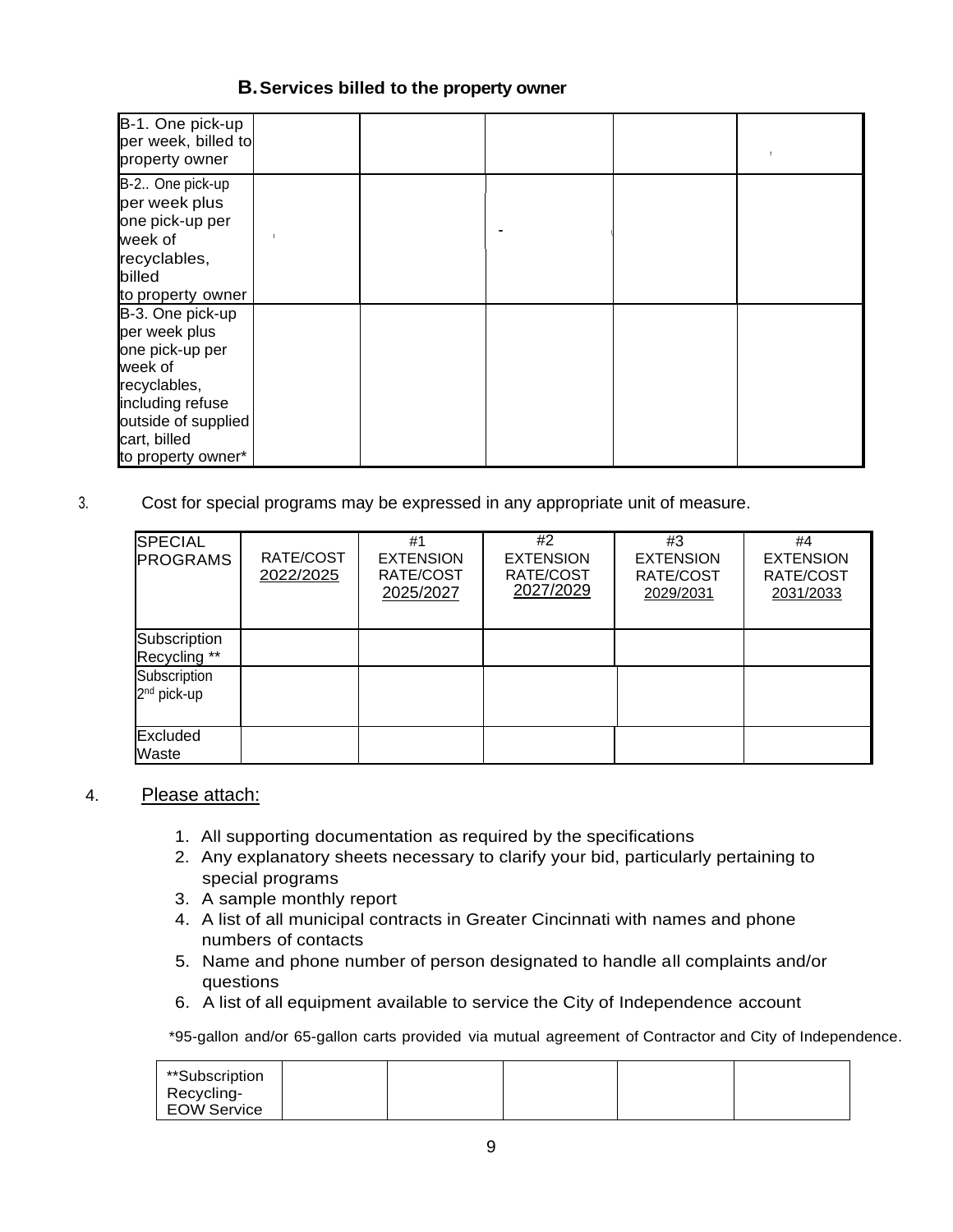| ZIP CODE: And the state of the state of the state of the state of the state of the state of the state of the s | PHONE #: | $FAX \#$                  |
|----------------------------------------------------------------------------------------------------------------|----------|---------------------------|
|                                                                                                                |          | DATE: ___________________ |